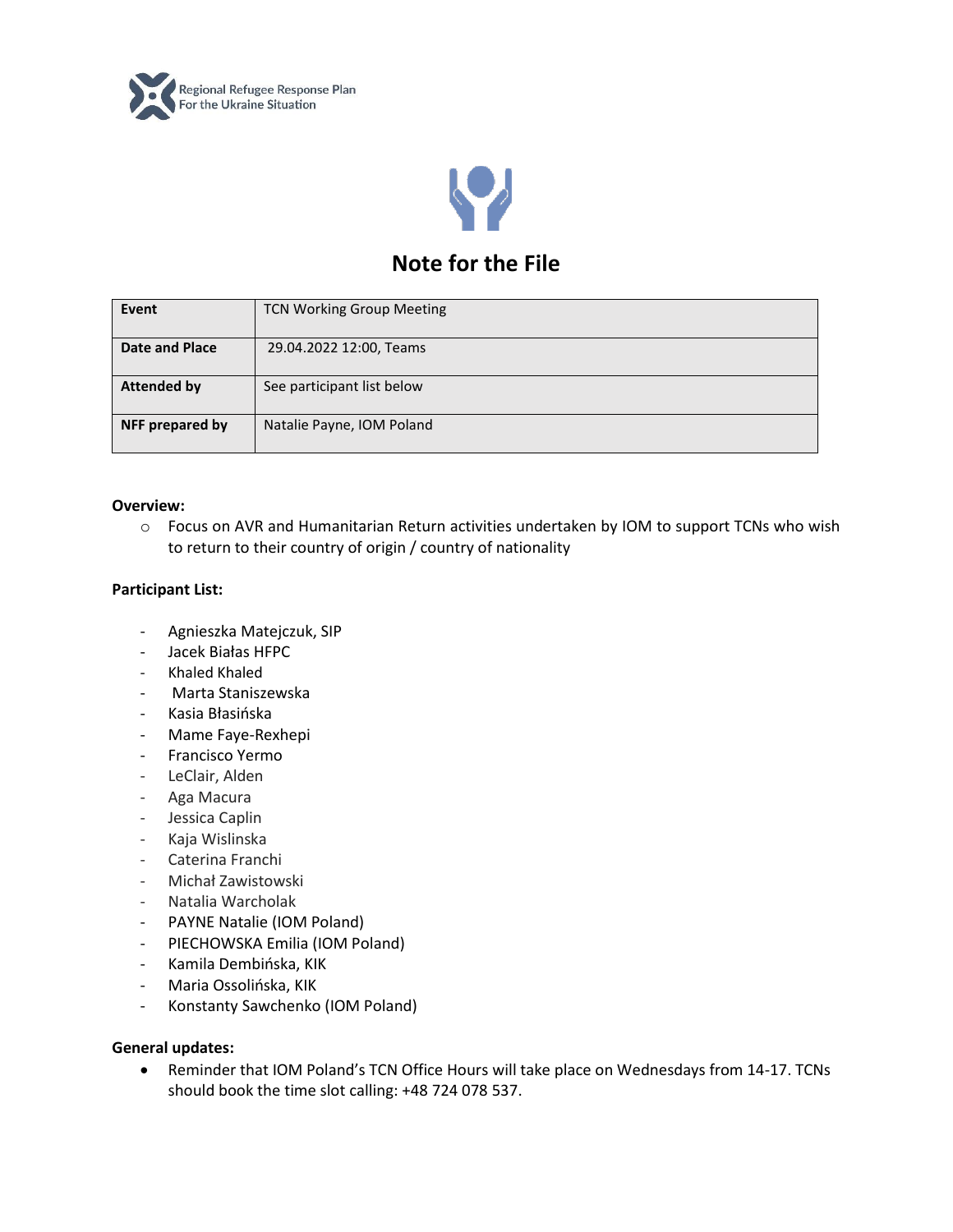

- Reminder of accomodation schemes to support TCNs, including the IOM-AirBNB agreement.
- Useful information on the Polish Asylum procedure has been shared by WG member Przemek Bednarz. It is complimentary to the information shared previously on regularizing TCN's status by Jessica Caplin (UNHCR) and Emilia Piechowska (IOM Poland). The information will be added to the WG SharePoint folder and will be distributed along with the minutes from this meeting.
- A master file on applicable conditions for stay and services for Ukrainian Nationals and TCNs in EU member states, prepared by IOM RO Brussels, will also be shared with participants. The document was compiled with open-source information from both governmental and nongovernmental sources. The file is a , living document' that is intended to be updated regularly. A version of the document, accurate and up-to-date as of 03.05.2022 will be distributed along with the minutes of this meeting.

Options for Humanitarian Return of TCNs Konstanty Sawchenko, IOM Poland

- The provision of assistance in the voluntary return (AVR) is available for migrants who, for various reasons, are unable to return to their home country independently, particularly those in situation of vulnerability (such as victims of trafficking, unaccompanied migrant children, victims of abuse and gender based violence, person with disabilities and medical needs, etc).
- Previously, the AVR program was addressed to citizens of countries outside the European Union who have been refused refugee status, subsidiary protection or tolerated residence permit or who stay in Poland without a valid visa or other document entitling to legal residence. Voluntary returns for those who evacuated Ukraine have been extended to those with both legal as well as irregular stay
- While many embassies we able to arrange the evacuation and repatriation of their nationals, IOM Poland has been approached by both individuals and consular representatives to ask for help facilitating return
- Individuals and embassies can ask for more information on AVR/Humanitarian Return and make an application via:
	- o Number: [+48 \(22\) 628 24 13;](tel:+48226282413) [+48 \(22\) 623 81 88](tel:+48226238188)
	- o Email: [iomwarsawavr@iom.int](mailto:iomwarsawavr@iom.int)
	- o AVR website [IOM | Application.](http://avr.iom.pl/) Information and application materials are available in various languages
- Counselling is provided to migrants to ensure their decision to return is informed and voluntary
- IOM assists with the obtention of documents and where necessary notarized translations, which can be a time-consuming process. IOM also liaises with governments and consulates of the country of return to facilitate reentry
- IOM makes and covers the costs of travel arrangements
- Can provide temporary accommodation, cover basic needs (food, hygiene kits, cash allowance up to 800zl per person)
- IOM has no involvement with forced returns